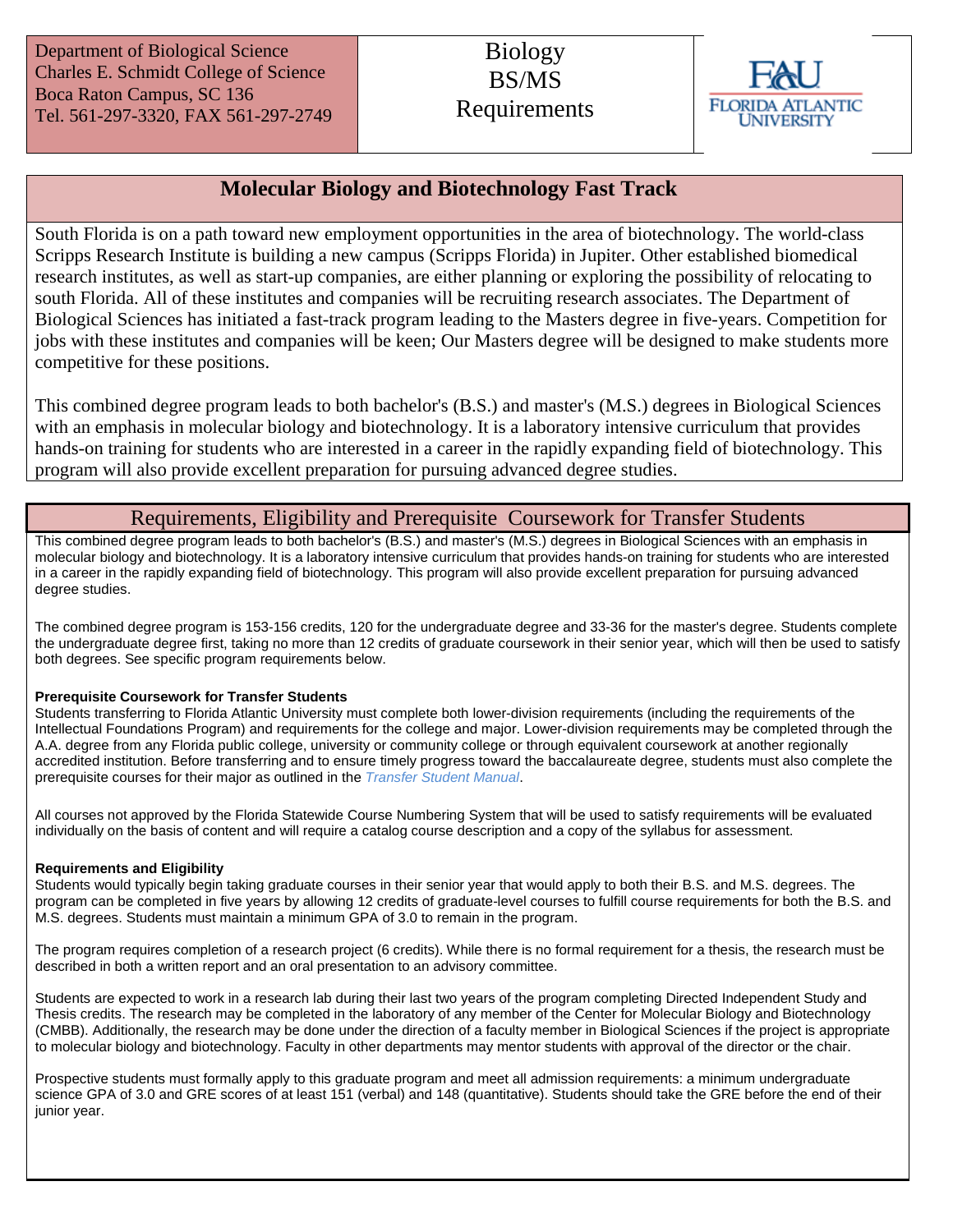### **Core Curriculum:**

The core curriculum for students in the combined B.S./M.S. degree program is the same as for all Biological Sciences students in a bachelor of science (B.S.) program. The difference in this combined program is the emphasis on Molecular Biology and Biotechnology

### **Molecular Biology and Biotechnology Core and Elective courses**

| <b>Biological Science</b>                |                     |           |
|------------------------------------------|---------------------|-----------|
| General Microbiology with Lab            | MCB 3020, MCB 3020L | 4 credits |
| Genetics                                 | <b>PCB 3063</b>     | 4 credits |
| Biotechnology I Lab                      | <b>BSC 4403L</b>    | 2 credits |
| Biotechnology II Lab                     | <b>BSC 4427L</b>    | 2 credits |
| <b>Practical Cell Neuroscience</b>       | <b>PCB 4843C</b>    | 3 credits |
| <b>Molecular Genetics</b>                | <b>PCB 4522</b>     | 3 credits |
| Genetics Lab                             | <b>PCB 4067L</b>    | 3 credits |
| Molecular Genetics of Aging              | <b>BSC 4022</b>     | 3 credits |
| Immunology                               | <b>PCB 4233</b>     | 3 credits |
| <b>Cellular Neuroscience and Disease</b> | <b>PCB 4842</b>     | 3 Credits |
| <b>Plant Biotechnology</b>               | <b>BOT 4734 C</b>   | 3 credits |
|                                          |                     |           |
| <b>Chemistry:</b>                        |                     |           |
| Organic Chemistry II                     | <b>CHM 2211</b>     | 3credits  |
| <b>Organic Chemistry Lab</b>             | <b>CHM 2211L</b>    | 2 credits |

Completion of the courses listed above as well general education courses required of all students will fulfill the B.S. requirements in the Molecular Biology and Biotechnology track in addition to the 15 credits identified in the Biotechnology certificate program. Those six courses must also be taken to fulfill the B.S./M.S. program.

| <b>Graduate Courses that can count toward both B. S. and MS Requirements:</b><br>Pick 12 credits form the list below |                  |             |  |
|----------------------------------------------------------------------------------------------------------------------|------------------|-------------|--|
| <b>Advanced Biochemistry</b>                                                                                         | <b>BCH 6740</b>  | 3 credits   |  |
| <b>Bioinformatics</b>                                                                                                | <b>BSC 6458C</b> | 4 credits   |  |
| Directed Independent Study                                                                                           | <b>BSC 6905</b>  | 1-3 credits |  |
| Advanced Molecular Genetics of Aging                                                                                 | <b>PCB 5246</b>  | 3 credits   |  |
| Instrumentation                                                                                                      | <b>CHM 6157</b>  | 3 credits   |  |
| <b>Advanced Immunology</b>                                                                                           | PCB 6236         | 3 credits   |  |
| Neuroscience I                                                                                                       | PSB 6345         | 3 credits   |  |
| Neuroscience II                                                                                                      | PSB 6346         | 3 credits   |  |
| Or                                                                                                                   |                  |             |  |
| Neurophysiology                                                                                                      | <b>PCB 5853C</b> | 3 credits   |  |
| Advanced Neurophysiology Lab                                                                                         | <b>PCB 6837L</b> | 3 credits   |  |
| <b>Cellular Neuroscience and Disease</b>                                                                             | <b>PCB 6849</b>  | 3 credits   |  |
| Principles of Neuroscience                                                                                           | PSB 6037         | 3 credits   |  |
| <b>Practical Cell Neuroscience</b>                                                                                   | <b>BSC 5417C</b> | 3 credits   |  |
| Human Neuroanatomy                                                                                                   | ZOO 6748         | 3 credits   |  |

Students who complete these courses but decide not to pursue the M.S. degree would be required to take one additional 3-credit elective (approved by their faculty advisor) to fulfill the B.S. requirements.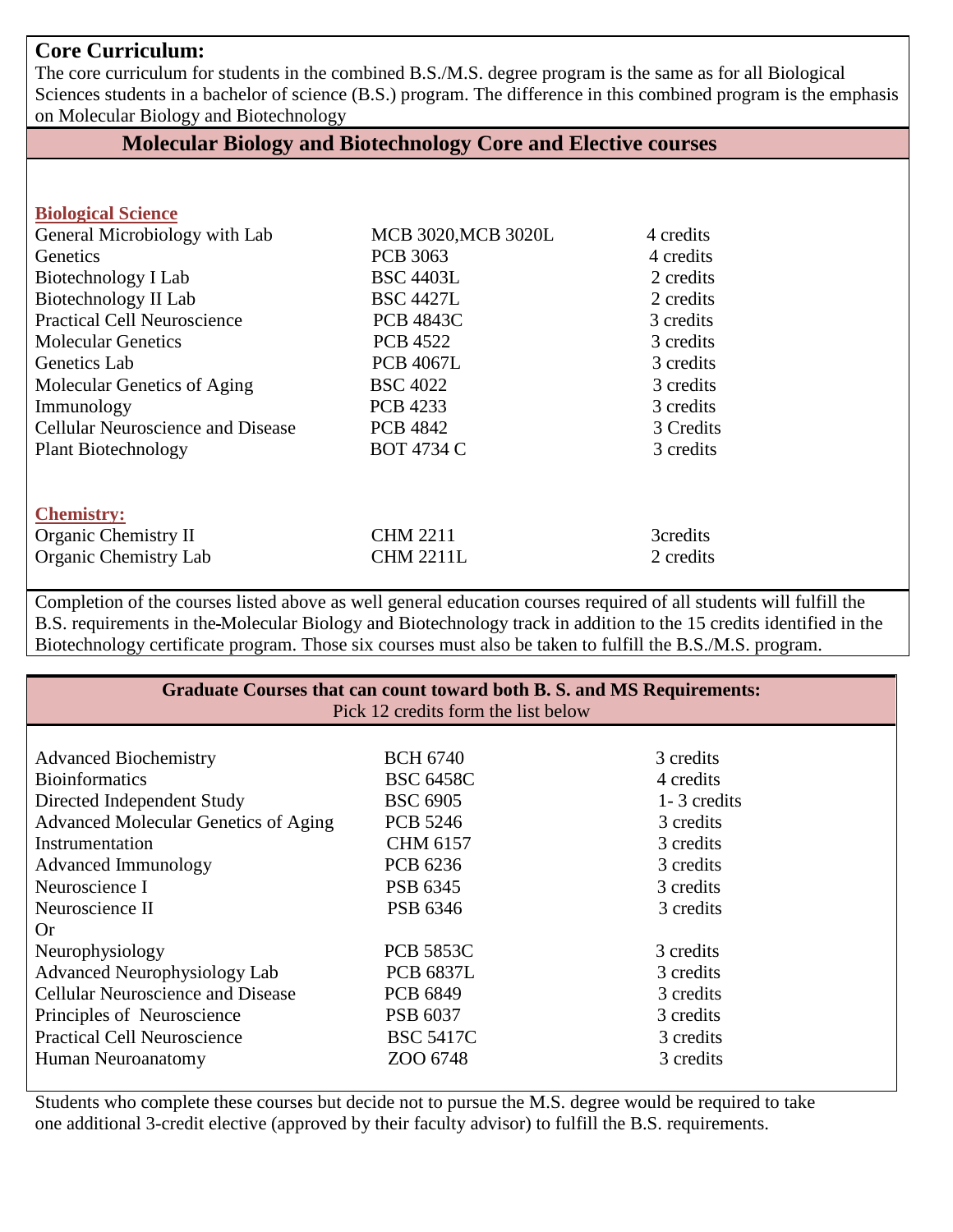#### **Biology Master's Program Admission Requirements**

- 1. Undergraduate science GPA: 3.0 or higher
- 2. Minimum GRE Scores: Verbal 151 Quantitative 148

#### **Supplemental information:**

- A. Personal statement of career goals and how the applicant feels this training will help achieve those goals.
- B. Three letters of recommendation with at least one from a former professor
- C. Biology Faculty Verification Form (see link below to download form) <http://biology.fau.edu/formsandpolicies/index.php>

**Send Supplemental information to:** Florida Atlantic University

 777 Glades Road Biological Science Department SC 136 Boca Raton, Florida 33431 Attention: Biology Masters Program

#### **Degree Requirements**

The program requires a total of 33 -36 credits. Must Maintain a 3.0 GPA

#### **Research – 6 credits (BSC 6971)**

An important element of this program is the hands-on laboratory experience. This requirement is met by the formal laboratory courses as well as individual training in a research laboratory, an experience that cannot be duplicated in laboratory courses. Six credits of Master's Thesis (BSC 6971) must be completed. A formal thesis is not required, but the research must be presented as both a written report and oral presentation to an advisory committee.

#### **Additional Graduate level Courses – 15 credits**

In addition to the 12 credits of graduate courses that fulfill requirements for the B.S. degree, the student must take an additional 15 credits of graduate courses from the list shown above or other graduate courses approved by their advisory committee.

#### **Comment on Total Credits**

A student could complete the requirements of this program and earn both the B.S. and M.S. degree with a minimum of 153-156. Many students will likely finish with more credits.

For Additional information and updates see current catalog.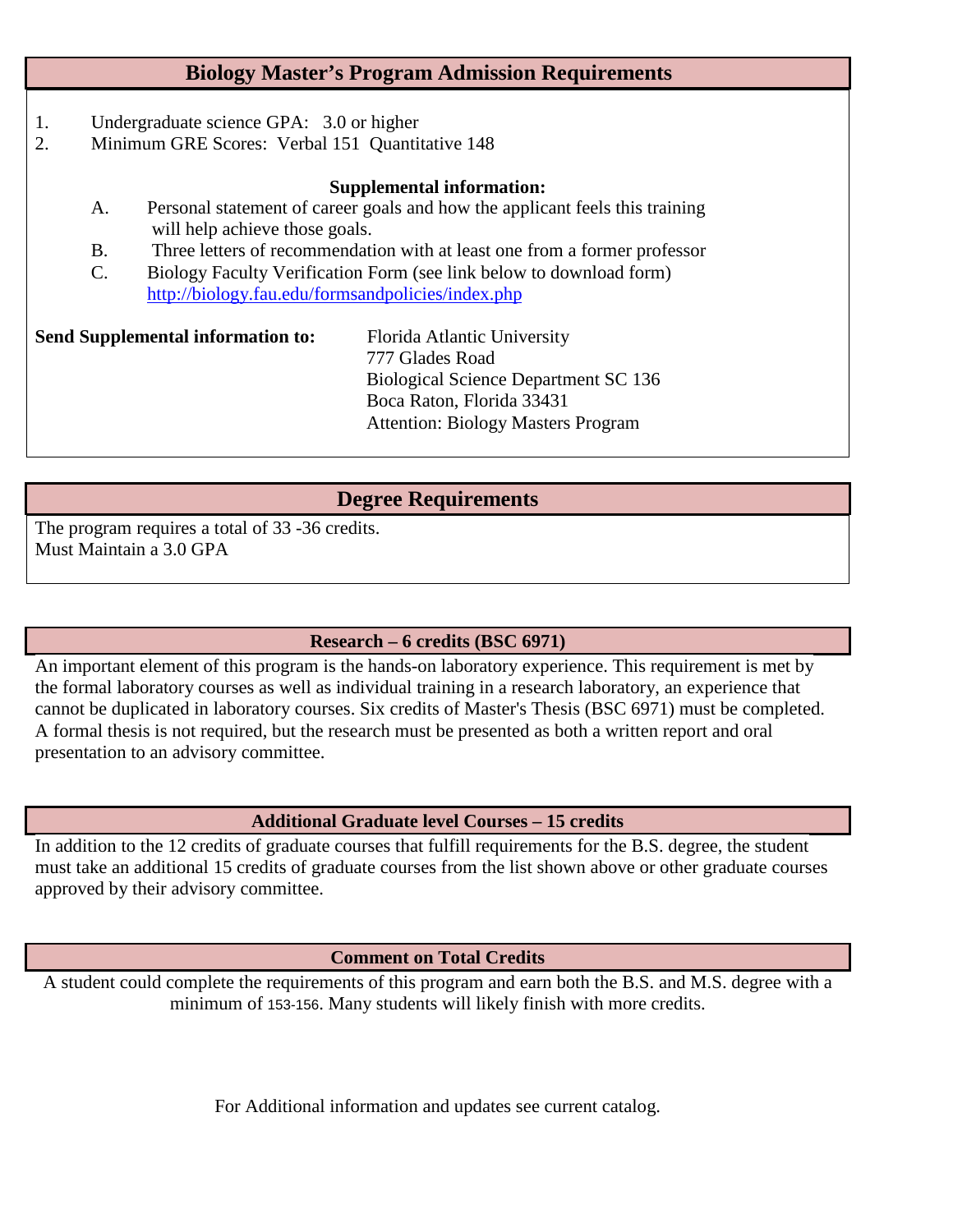# **Combined Bachelor's to Master's Degree Student Instructions**

**[Combined bachelor's to master's degrees](http://www.fau.edu/graduate/pathways.php) offer undergraduate students the opportunity to earn master's credits along their journey to completing a bachelor's degree.**

### **Student Eligibility**

- Must be currently enrolled in an FAU bachelor's degree program and have junior or senior status.
- Must have a GPA of 3.0 or higher.
- Must meet all other admissions criteria for the graduate degree program.
- Must speak to assigned academic advisor to determine if a combined degree program is an option for you.
- Complete the [Combined Program: Graduate Admission](http://www.fau.edu/graduate/docs/FAU-Combined-Program-Application.pdf) application. See below for details.

### **Ready to Apply?**

Begin the application process by completing the [Combined Program: Graduate](http://www.fau.edu/graduate/docs/FAU-Combined-Program-Application.pdf)  [Admission](http://www.fau.edu/graduate/docs/FAU-Combined-Program-Application.pdf) application and submitting the completed application to your undergraduate academic advisor.

Link for Application: <http://www.fau.edu/graduate/pathways.php#am>

Make sure to meet with a financial aid representative to understand the changes that will take place after the [Combined Program: Graduate Admission](http://www.fau.edu/graduate/docs/FAU-Combined-Program-Application.pdf) application is processed. The application must be signed and dated by a Financial Aid Officer.

#### **Supplemental Documentation (send to Biological Science Department)**

- 1. Personal statement of career goals and how the applicant feels this training will help achieve those goals.
- 2. Three letters of recommendation with at least one from a former professor
- 3. Biology Faculty Advisor Verification Form (see link below to download form) <http://biology.fau.edu/formsandpolicies/index.php>

**Application Fee:** A \$30, non-refundable application fee is required. Payment can only be submitted by check to the Graduate College. Please include your Z Number on the check to match with your application. Payments can be submitted to:

**Florida Atlantic University - Graduate College** 777 Glades Road Student Support Services - SU 80, Room 101 Boca Raton, FL 33431-0991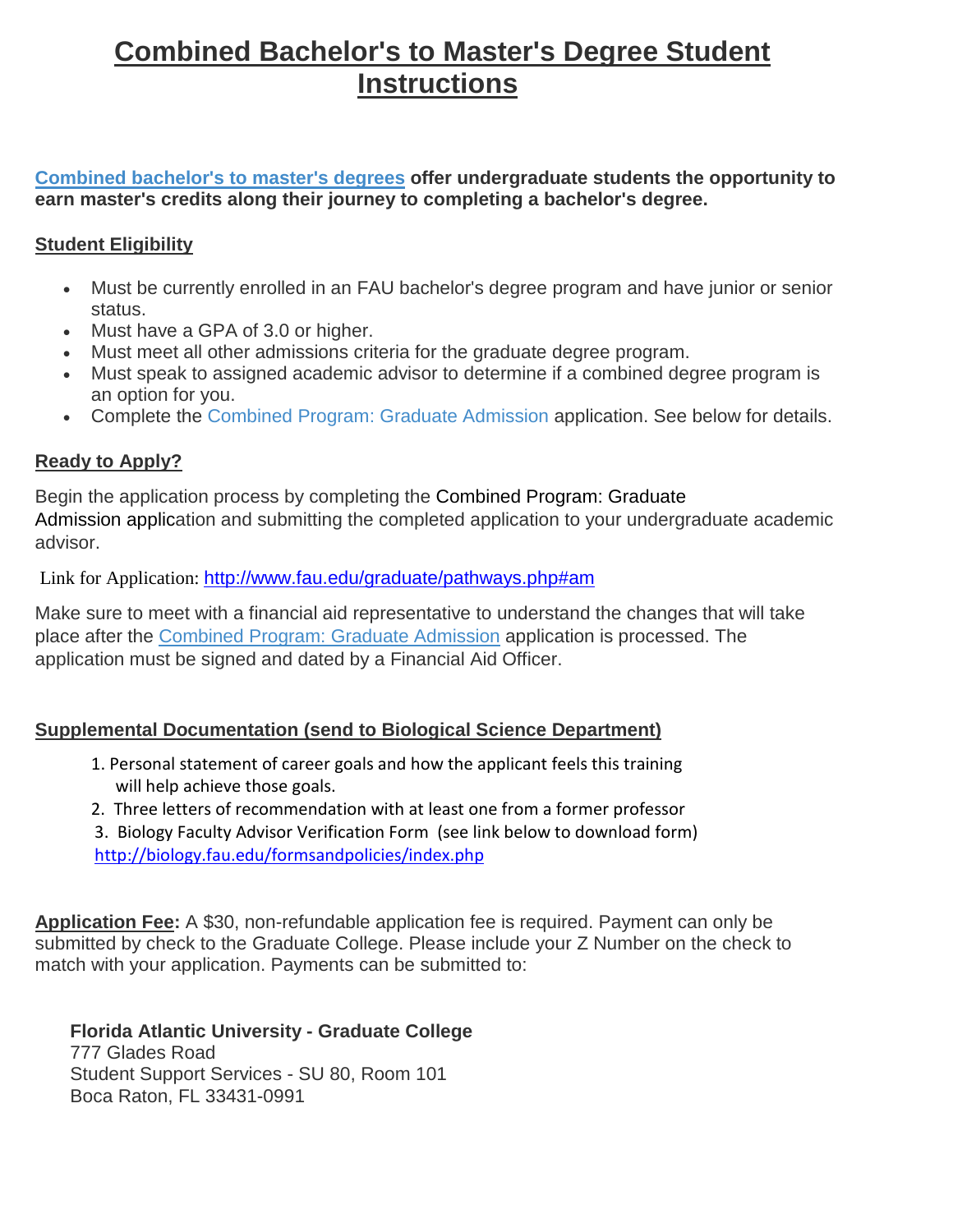## What's the process?

**Student:** Complete sections I, II, & IV [Combined Program: Graduate Admission](http://www.fau.edu/graduate/docs/FAU-Combined-Program-Application.pdf) application. As a reminder the application must be signed and dated by a Financial Aid Officer.

**Academic Advisors:** Sections III & V of the application will be reviewed, signed and dated by the advisors of the program.

**Graduate College:** Section VI will be processed and dated by a Graduate College Admission staff member.

**Graduate Status:** Students will not have graduate status until the undergraduate degree is conferred

.**Award of Degrees:** Students must apply for their bachelor's degree as soon as the degree requirements have been completed. The bachelor's degree and master's degree cannot be awarded in the same term.

#### **Contact Us**

[GraduateCollege@fau.edu](mailto:GraduateCollege@fau.edu)

561.297.3624

FAU Graduate College SU 80, Room 101 Boca Raton, FL 33431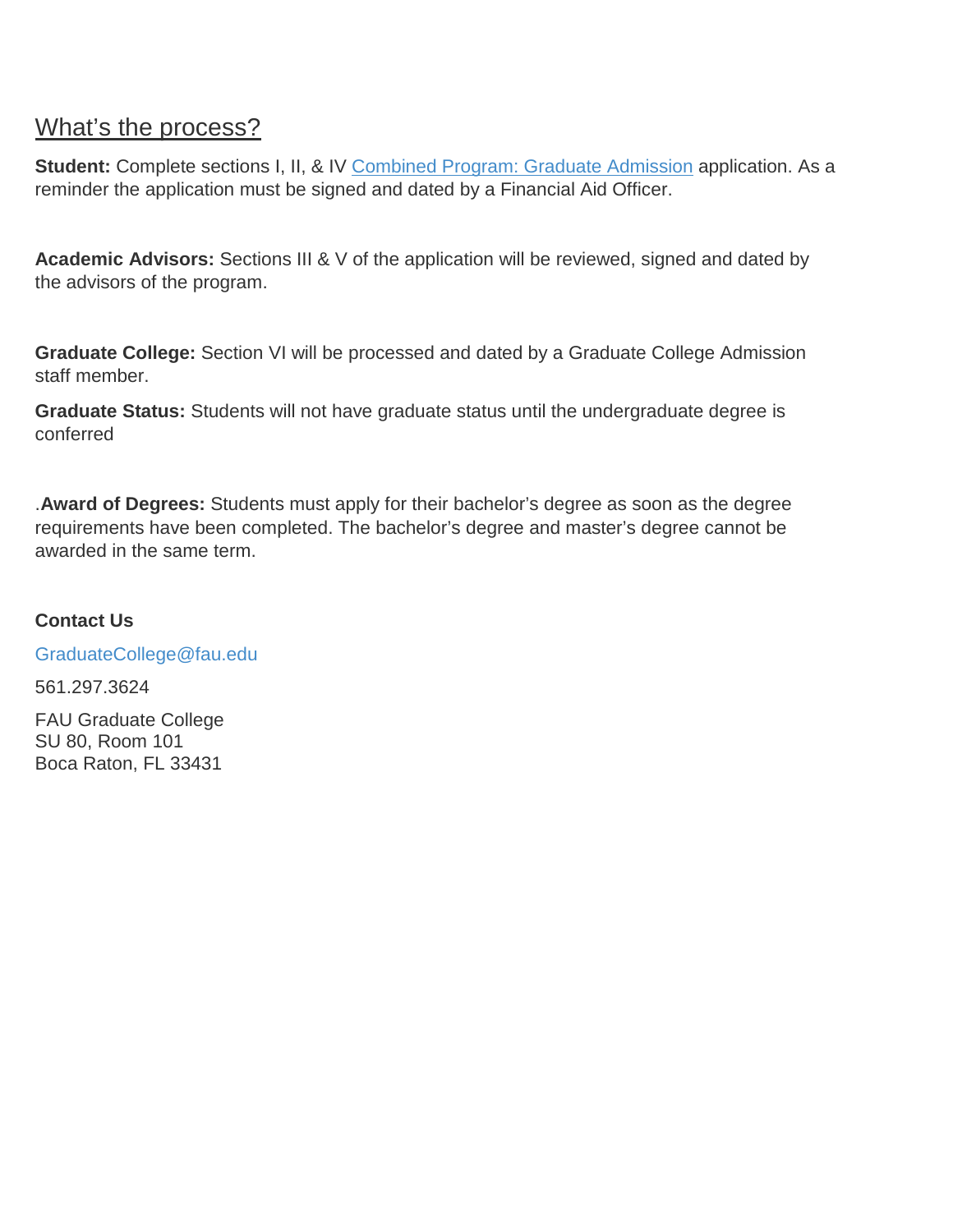# **What Funding is Available for my Pathway to Graduate Education?**

<http://www.fau.edu/graduate/pathways.php>

## **Pathways Scholarship**

This scholarship will award up to \$2,000 to eligible FAU students enrolled in combined or advanced standing graduate degree programs. The scholarship is distributed in two increments of \$1,000 during the first and last semester of the graduate program. Students must apply during the junior year of undergraduate study. <http://www.fau.edu/graduate/pathways.php>

## **Bright Futures**

Did you know you may be eligible to use your Bright Futures scholarship towards graduate school? Florida Academic Scholars earning a baccalaureate degree in seven semesters or fewer (or the equivalent in credit hours) may receive funding for one term of graduate study, up to 15 semester hours, paid at the undergraduate rate. For more information, please visit the [Florida](http://www.floridastudentfinancialaid.org/ssfad/bf/)  [Bright Future's website.](http://www.floridastudentfinancialaid.org/ssfad/bf/)

## *Did you earn college credits in high school?*

If you dual-enrolled in high school, earning college credits, and will complete your baccalaureate degree early, use Bright Futures funds to earn a graduate degree in one of the accelerated masters programs.

## **Graduate Assistantships**

#### *What's a Graduate Assistantship?*

Graduate Assistantships are intended to provide paid learning opportunities to graduate students that will prepare them for their future careers. Benefits can include a partial or full tuition waiver and an hourly stipend. You can be mentored by professors and other experts as you teach university classes, work in a lab, or participate in other learning opportunities beneficial to your career. Approximately one in four graduate students receives assistantships and fellowships.

Visit our [Graduate Assistantships](http://www.fau.edu/graduate/tuition-benefits/index.php) webpage below for more information. <http://www.fau.edu/graduate/tuition-benefits/index.php>

## **Fellowships and Awards**

A number of fellowships and awards are available for graduate students. Fellowships can be university awarded, federally funded, or offered by external organizations. The Graduate College offers several fellowships to graduate students.

Visit our [Fellowships and Awards](http://www.fau.edu/graduate/current-students/fellowships-and-awards.php) webpage for more information. <http://www.fau.edu/graduate/current-students/fellowships-and-awards.php>